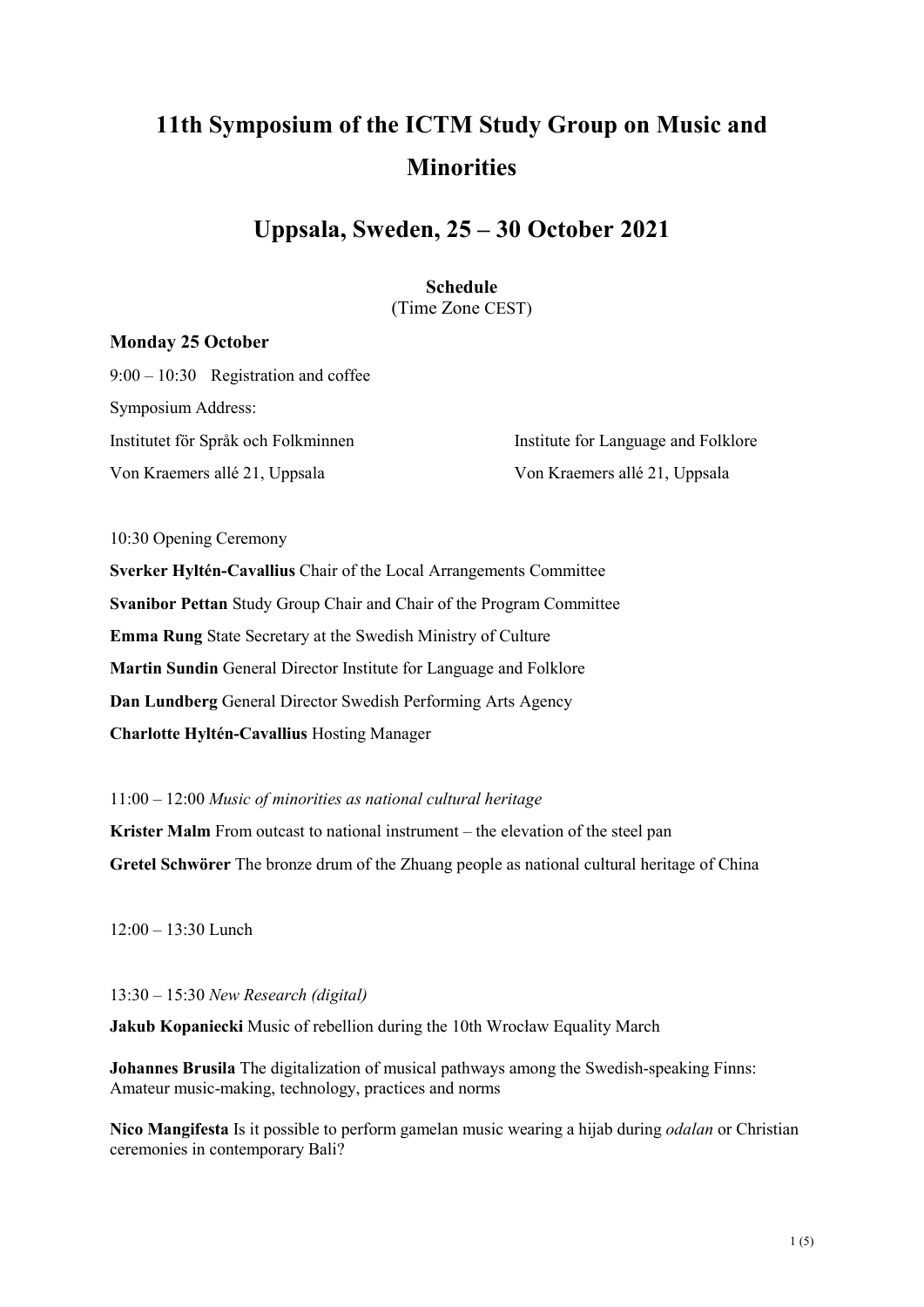**Bożena Muszkalska** Music as an expression of virtual Jewishness in contemporary Poland

15:30 – 16:00 Fika

16:00 – 16:55 *Theoretical and methodological considerations* (digital)

**Ursula Hemetek, Marko Kölbl** *On definitions and guiding principles in ethnomusicological minority research (inspired by Adelaida Reyes)*

17:05 – 18:00 Memorial session for Adelaida Reyes (1930-2021)

#### **Svanibor Pettan**

We will walk to the reception together after the memorial session.

18:30 Welcome reception by invitation of the governor at Uppsala Castle

#### **Tuesday 26 October**

9:00 – 10:30 *New Research/ Music of minorities as national cultural heritage*

**Hande Sağlam** Continuity of cultural memory: Transmission traditions of Alevi and Sunni Âşıks in Sivas

**Ieva Tihovska** Minorities in the frame of the state: Organization and categorization of musical performances

**Zuzana Jurková** "Through music we were kept alive." Social dynamics in minority – majority rememberings

10:30 – 11:00 Fika

11:00 – 13:00 Panel: *Music of minorities as national cultural heritage*

#### *Politics of representations: Minority music, affect and resistance* (Digital)

**Fulvia Caruso** Past and present minorities in Italian policies. An overview and some thorough examination of musical displays

**Yuiko Asaba** A 'minority' dance-music? The institutionalisation of tango in post-war Japan

**Thea Tiramani** "What is our music?": colonialism, nationalism and generational conflicts in contemporary Sikh kirtan in the diaspora

**Alma Bejtullahu** "We need a presentable Albanian music in diaspora": Rethinking/rebuffing transnational music

**Alenka Bartulović** Musical tensions: Affective renegotiation of *sevdalinka* in post-Yugoslav Slovenia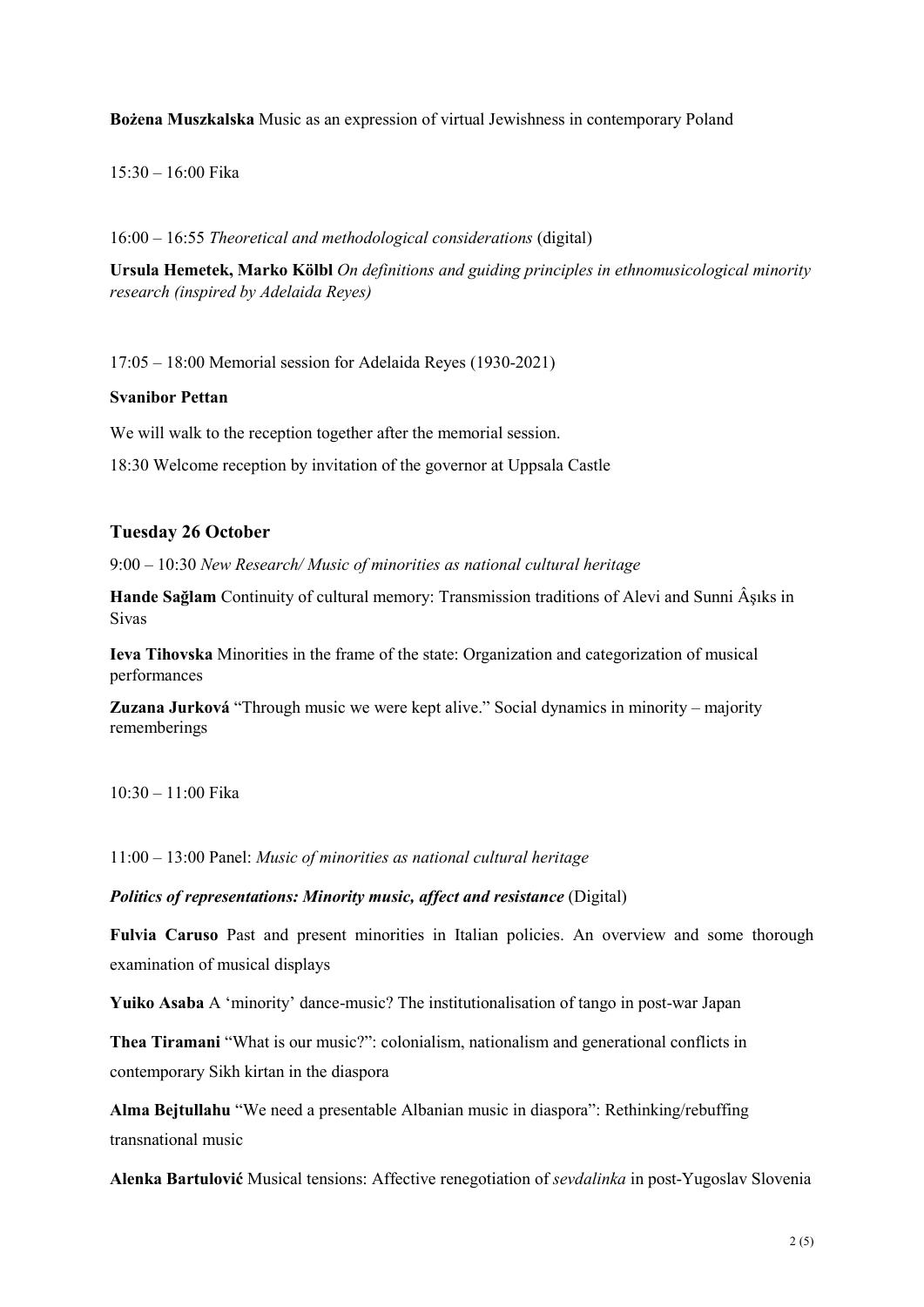13:00 – 14:30 Lunch

14:30 – 16:00 *New Research (Digital)*

**Essica Marks** Cultural identity and Byzantine chant in a small choir of a Greek orthodox church

**Kai Viljami Åberg** The Finnish Romani music – A Product or process?

**Xinjie Chen** Returning to the cultural roots: Multimodal presentations of *Sápmi* in Sámi music CD productions in the 2000s

16:00 – 16:30 Fika

16:30 – 17:00 Joik as a Unesco Memory of the World

**Dan Lundberg**

# **Wednesday 27 October**

On Wednesday there will be a possibility to get acquainted with Swedish traditional music. We will visit the Erik Sahlströms Institute, where we will have a chance to learn more about the Swedish national instrument, the keyed fiddle and get the opportunity to attend a live concert. Lunch will be included into the excursion.



*The keyed fiddle, an important Swedish instrument*

Departure from Uppsala at 9:00

We expect to back in Uppsala at 18:00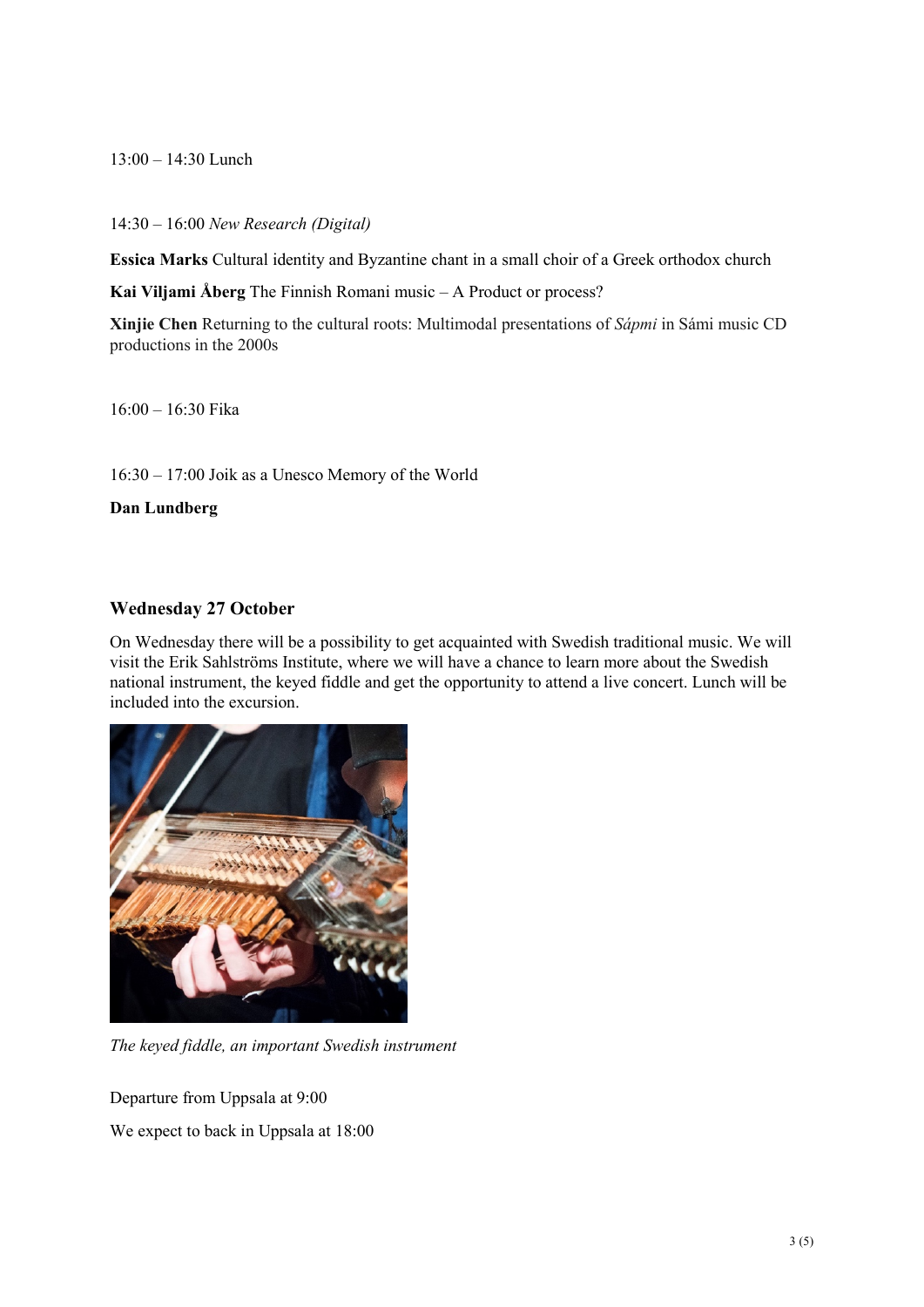**Thursday 28 October**

8:30 – 10:30 *New Research*

**Saida Yelemanova**, **Fatima Nurlybayeva** Traditional music of the Tatar minority in Kazakhstan.

**Jonas Ålander** Music and migrants in Swedish news reporting

**Jasmina Talam** Music and identity construction: The example of Bosnians in Sweden

**Fatima Nurlybayeva** Ethnic minorities in ethnomusicological research of Kazakhstan folklore: history and politics of collections

10:30 – 11:00 Fika

11:00 – 12:00 *Ecological issues and research on music and minorities*

**Dorit M. Klebe** Models and spaces for survival of music cultures of refugee communities in Germany from 2015

**George Pioustin** Music in the time of farm vs green debate: A study on the Syrian Christians and the Western Ghats

12:00 – 13:30 Lunch

13:30 – 15:30 Business meeting

Chaired by **Svanibor Pettan**

15:30 – 16:00 Fika

#### 19:00 *Symposium dinner for presenters*

The symposium dinner, to which all speakers are invited, will be held on the top floor at the Institute for Language and Folklore.

# **Friday 29 October**

8:30 – 9:30 *New Research/Ecological issues (Digital)*

**Catherine Ingram** A Home That Unites Us All? Global Music Media and South Sudanese Australians

**Burcu Yaşin** Sarigol Romanies: An Acoustic Community under the Threat of Gentrification

9:30 – 10:15 Fika